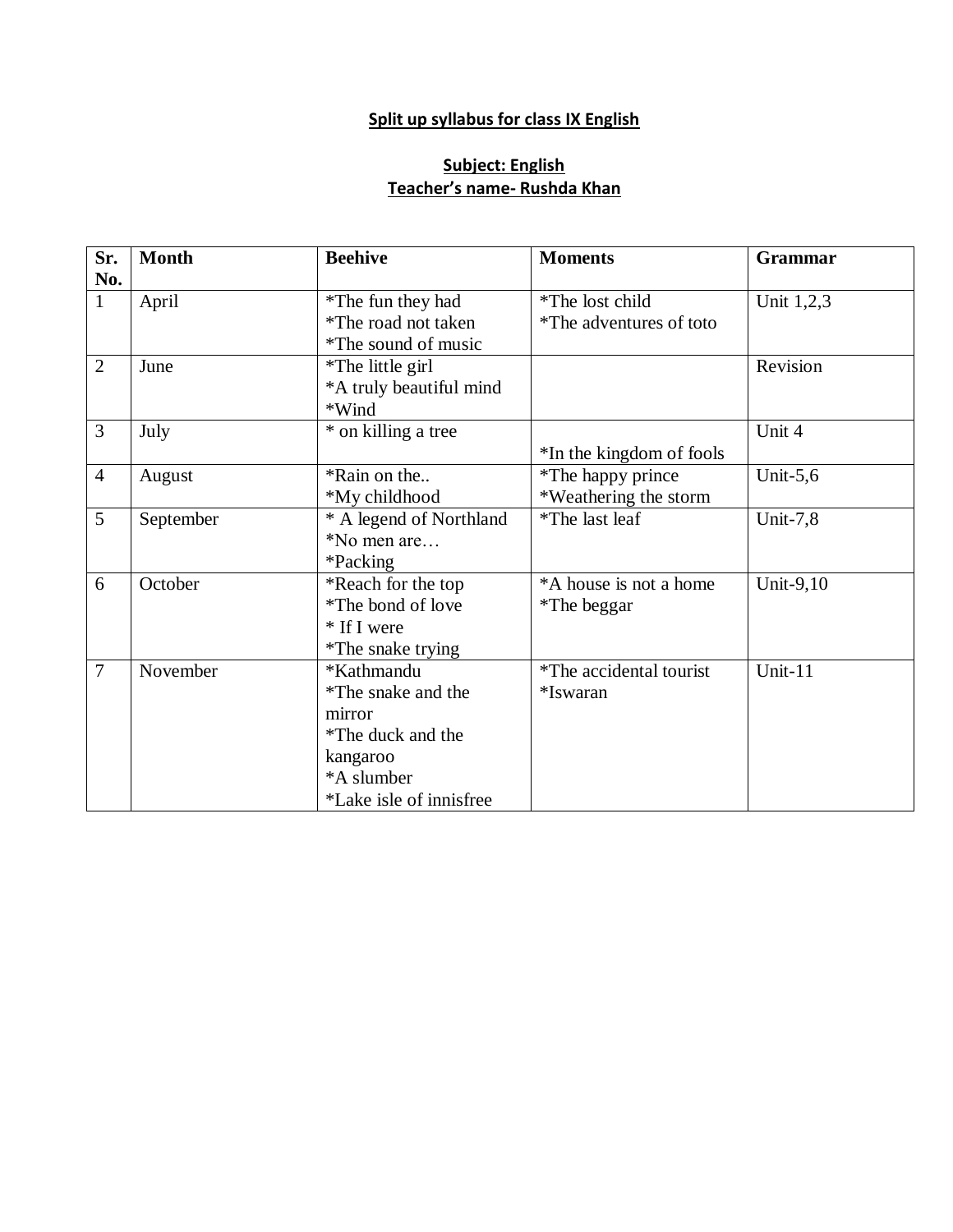### **Hindi Mrs. Manisha Kaushal** वार्षिक पाठ्य क्रम– 2021 विषय– हिंदी कक्षा– नवमी

| माह- अप्रैल                                             |
|---------------------------------------------------------|
| पाठ–दो बैलों की कथा                                     |
| व्याकरण भाग – उपसर्ग, प्रत्यय, वाक्य।                   |
|                                                         |
| माह– जून                                                |
| पाठ– उपभोक्तावाद की संस्कृति                            |
| पाठ-सखियां                                              |
| व्याकरण भाग- अलंकार, रस।                                |
|                                                         |
| माह– जुलाई                                              |
| पाठ- ल्हासा की ओर                                       |
| पाठ- इस जल प्रलय में                                    |
| पाठ- सांवले सपनों की याद                                |
| पाठ– वाख़                                               |
|                                                         |
| माह- अगस्त                                              |
| पाठ, - सवैये                                            |
| पाठ- नाना साहब की पुत्री मैना देवी को भस्म कर दिया गया। |
| पाठ- कैदी और कोकिला                                     |
| पाठ- मेरे संग की औरतें                                  |
|                                                         |
|                                                         |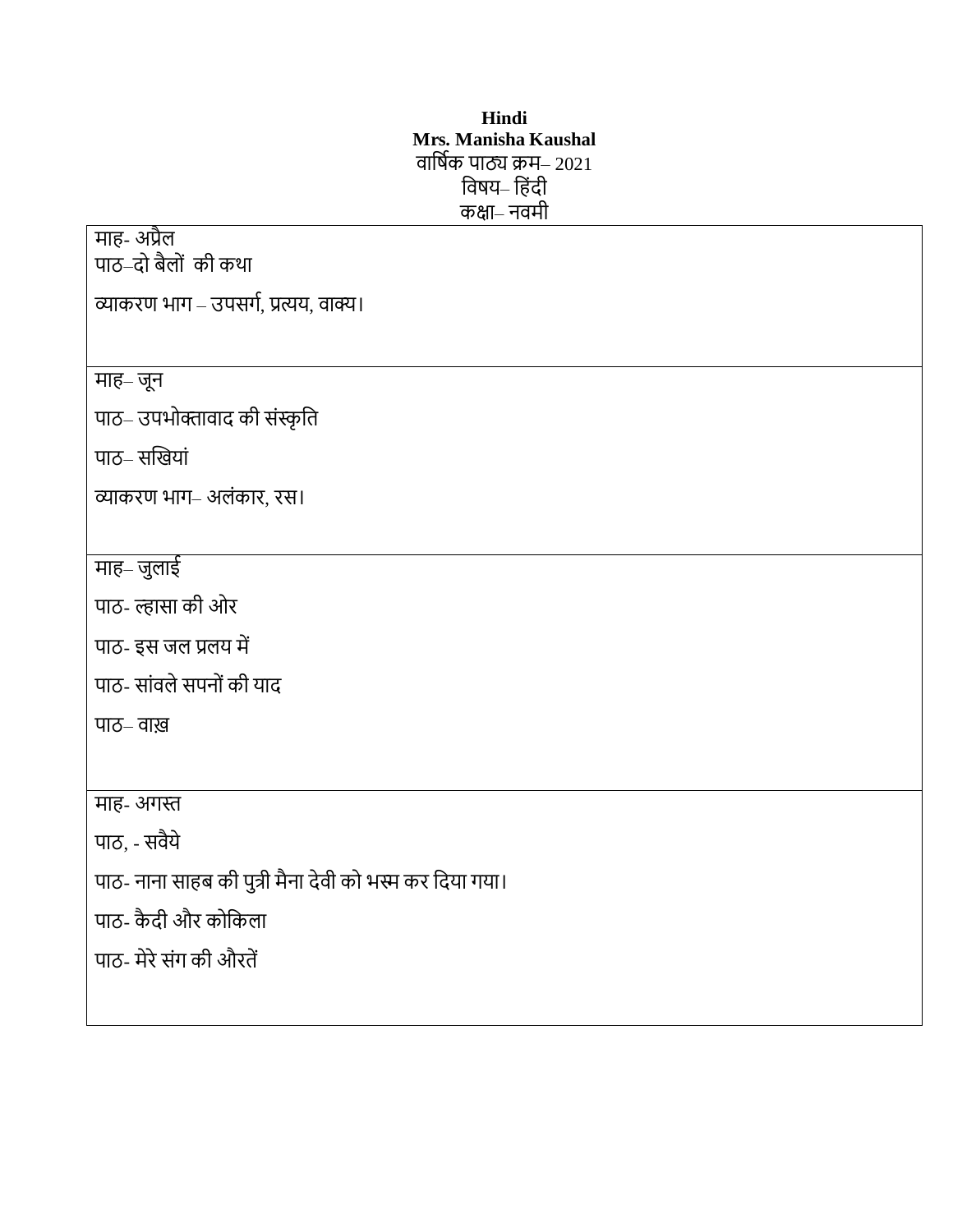# माह– सितंबर

अर्धवार्षिक परीक्षा हेतु बना स्मरण।

माह– अक्टूबर

पाठ- प्रेमचंद के फटे जूते

पाठ- ग्राम श्री

पाठ- चंद्र गहना से लौटतीबैर

पाठ- यमराज की दशा

## माह– नवंबर

पाठ- रीड की ड्डी

पाठ- माटी वाली

पाठ- मेरेबचपन केर्दन

# माह– दिसंबर

पाठ- मेरेबचपन केर्दन

पाठ- किस तरह आखिरकार मैं हिंदी में आया

माह– जनवरी

पाठ- एक कुत्ता और एक मैना

पाठ- बच्चे काम पर जा रहे हैं

पाठ- मेघ आए।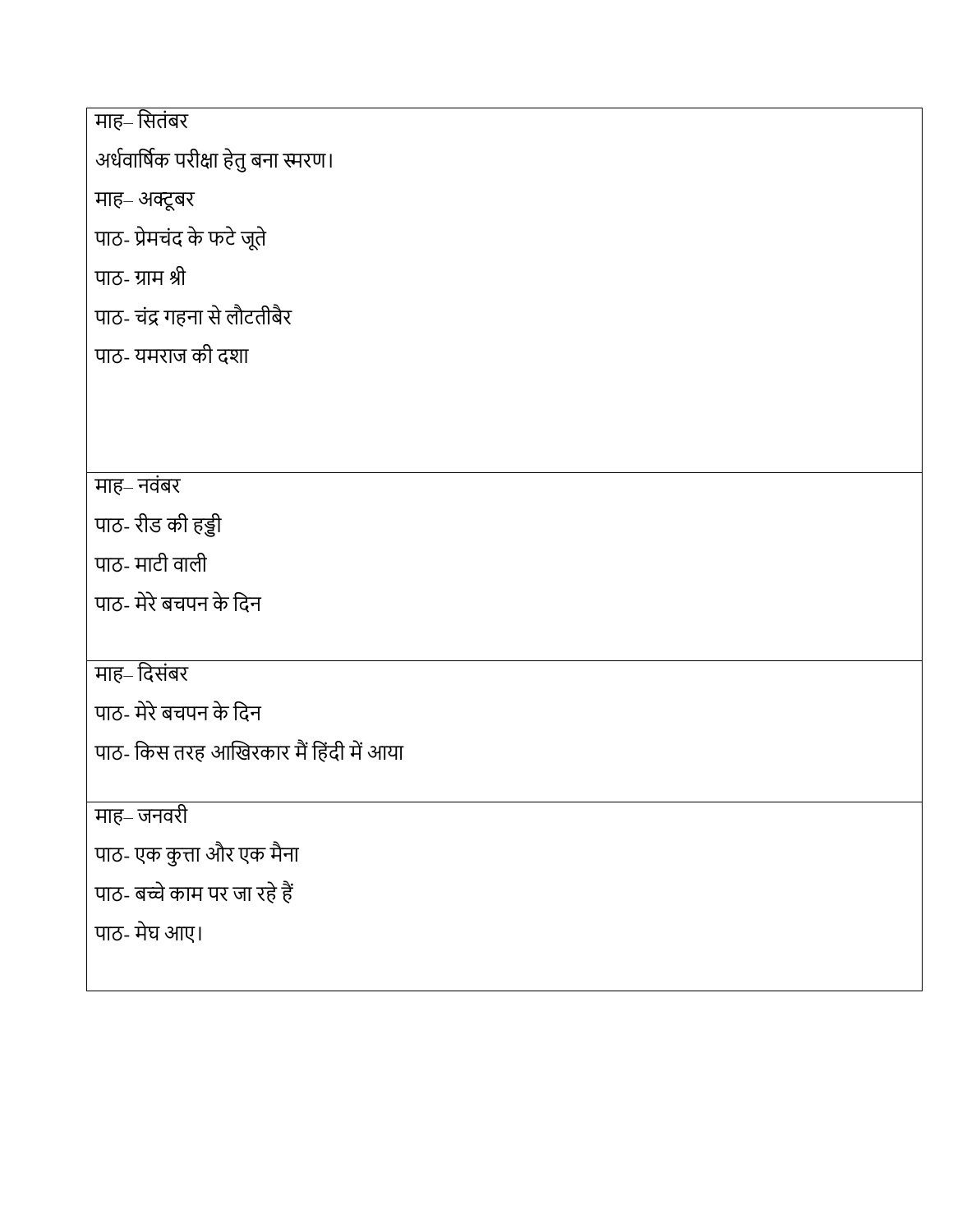### **CLASS: IX SUBJECT: SANSKRIT TEACHER'S NAME: MRS. ALKA SAXENA**

| <b>S.NO.</b>   | <b>MONTHS</b> | <b>CHAPTER</b>              | <b>CONTENT</b>                                                             |
|----------------|---------------|-----------------------------|----------------------------------------------------------------------------|
| $\mathbf{1}$   | मार्च         | पाठ -1                      | भारती वसन्त गीति                                                           |
| $\overline{2}$ | अप्रैल        | पाठ -2                      | स्वर्ण काक                                                                 |
| 3              | जून           | पाठ -3                      | गोदोह नम्                                                                  |
| $\overline{4}$ | जुलाई         | पाठ -4,5,6                  | चतुर्थ पाठ– कल्पतरु<br>पञ्चम्पाठ– सूक्ति मौक्ति कम<br>षष्ठ पाठ-भान्तो बाल: |
| 5              | अगस्त         | पाठ - $7,8$                 | सप्तम पाठ प्रत्यभिज्ञान्<br> अष्टम पाठ लौहतुला                             |
| 6              | सितंबर        |                             | पुनरावृत्ति अर्द्धवार्षिक परीक्षा                                          |
| $\overline{7}$ | अक्टूबर       | पाठ- $9,10$                 | नवम् पाठ –सिकता सेतु<br>दश म्पाठ– जटा योशौर्यम्                            |
|                | नवंबर         | पाठ– ११, १२                 | एकादश पाठ- प्रयोवरण                                                        |
| 8              |               |                             | द्वादश पाठ– वाङमन प्राण स्वरुपम्                                           |
| 9              | दिसम्बर       |                             | पुनरावृत्ति                                                                |
| 10             | जनवरी         |                             | पुनरावृत्ति                                                                |
| 11             | फरवरी         | पुनरावृत्ति वार्षिक परीक्षा |                                                                            |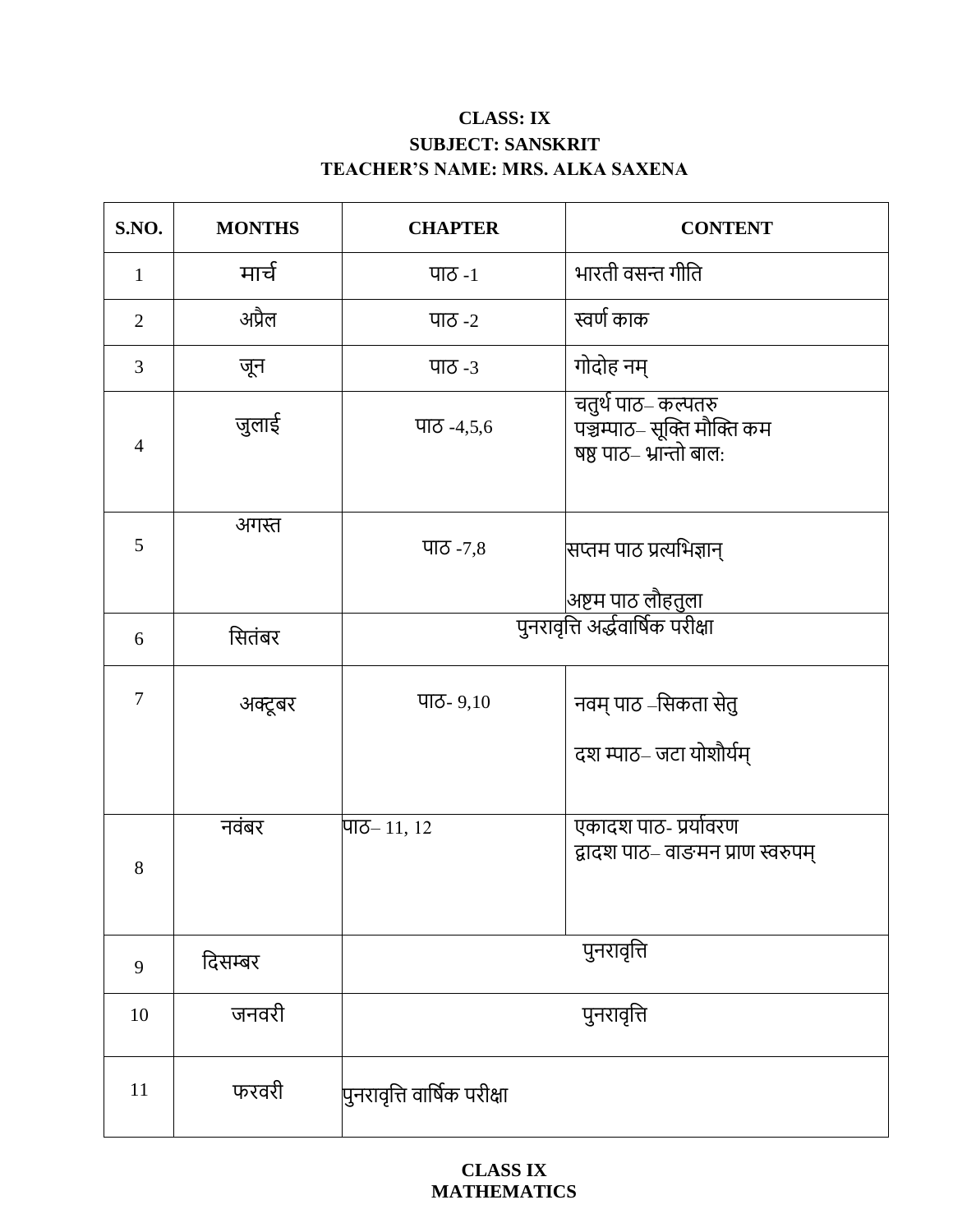### **SPLIT – UP SYLLABUS**

| S.NO.          | <b>MONTH</b> | <b>CHAPTER</b>                      |
|----------------|--------------|-------------------------------------|
|                | April        | Number system                       |
|                |              | Polynomials                         |
| $\mathfrak{2}$ | June         | <b>Coordinate Geometry</b>          |
|                |              | Linear equations in two variables   |
| 3              | July         | Introduction to Euclid's geometry   |
|                |              | Line and angles                     |
| 4              | August       | Triangles                           |
|                |              | <b>Quadrilaterals</b>               |
|                |              | Area of parallelogram and triangles |
| 5              | September    | Circles                             |
|                |              | Construction                        |
|                |              | Heron's formula                     |
| 6              | October      | Probability                         |
|                |              | <b>Statistics</b>                   |
| 7              | November     | Surface area and volume             |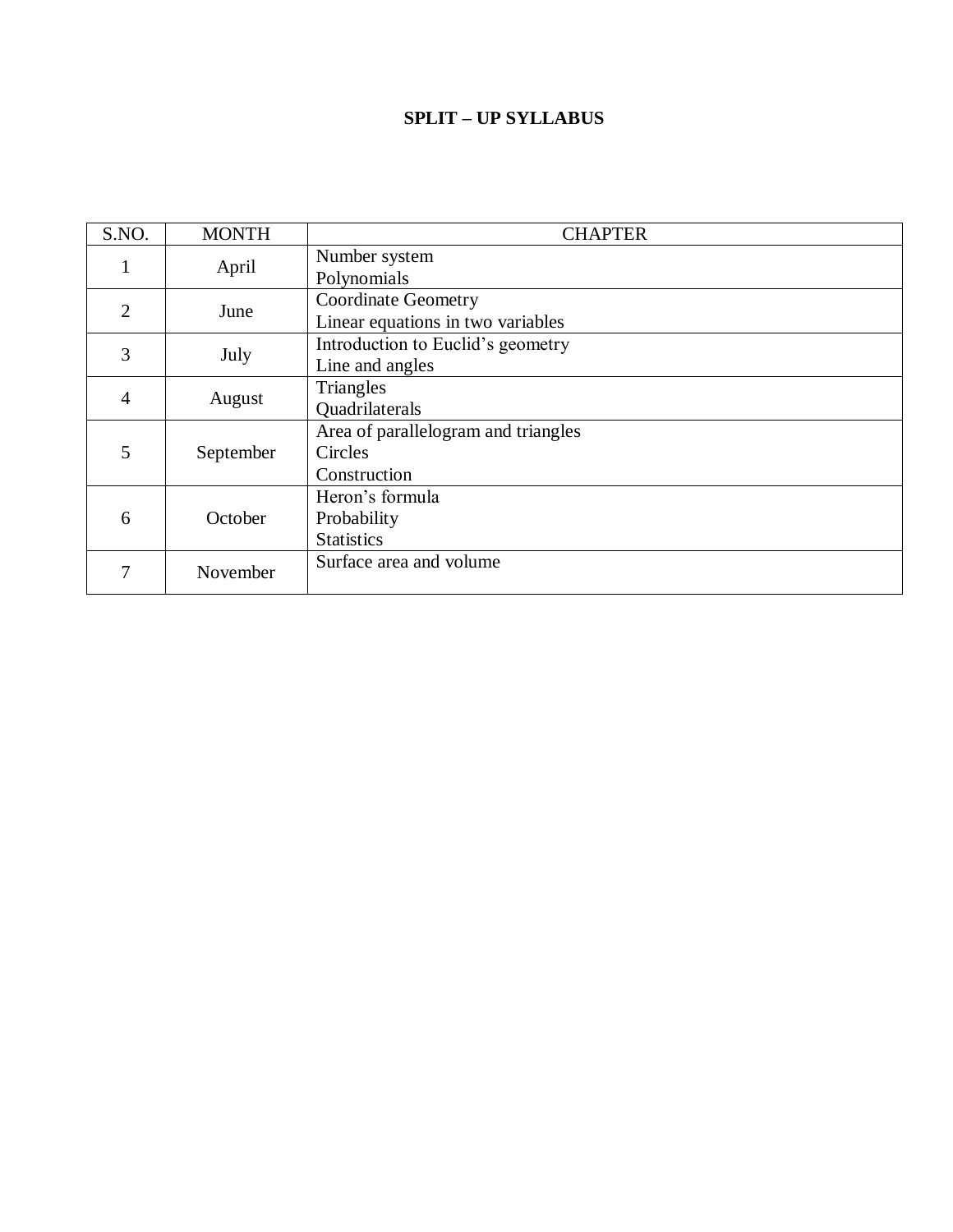#### **Biology** Class IX BIOLOGY

### **Teacher's Name: Mr. Rituraj**

| April     | The Fundamental Unit of Life          |
|-----------|---------------------------------------|
| May       |                                       |
| June      | <b>Tissue</b>                         |
| July      | Diversity in Living Organism          |
| August    | Diversity in Living Organism (contd.) |
| September |                                       |
| October   | Why do we fall ill?                   |
| November  | <b>Natural Resources</b>              |
|           | Improvement in food Resources         |
|           |                                       |

### CLASS –IX (PHYSICS)

### **Teacher's name: Chavi Saxena**

| S.NO                        | <b>MONTH</b>        | <b>UNIT</b>      | <b>CHAPTER NAME</b>                        |
|-----------------------------|---------------------|------------------|--------------------------------------------|
|                             | <b>MARCH</b>        | <b>UNIT-8</b>    | Motion                                     |
|                             | <b>&amp;APRIL</b>   |                  |                                            |
| $\mathcal{D}_{\mathcal{L}}$ | <b>JUNE</b>         | UNIT-9           | Force and laws of motion (revision chapter |
|                             |                     |                  | 8)                                         |
| 3                           | <b>JULY</b>         | <b>UNIT -10</b>  | Gravitation (revision chapter 9))          |
| $\overline{A}$              | <b>AUGUST &amp;</b> | <b>UNIT - 11</b> | Work and energy (revision chapter 8 to 10  |
|                             | <b>SEPTEMBER</b>    |                  | for term $I$ )                             |
| 5                           | <b>OCTEMBER</b>     | <b>UNIT 12</b>   | Sound                                      |
| 6                           | <b>NOVEMBER</b>     | <b>REVISION</b>  | <b>REVISION</b>                            |
|                             | <b>TO TILL</b>      |                  |                                            |
|                             | EXAM.               |                  |                                            |

### **Chemistry**

### **Teacher's Name: Ranu Jain**

| <b>April and June</b>       | Chapter-1 Matter In Our Surroundings |
|-----------------------------|--------------------------------------|
| July                        | Chapter-2 Is Matter Around Us Pure.  |
| <b>August and September</b> | Chapter-3 Atoms and Molecule         |
| <b>October and November</b> | Chapter-4 Structure of Atom          |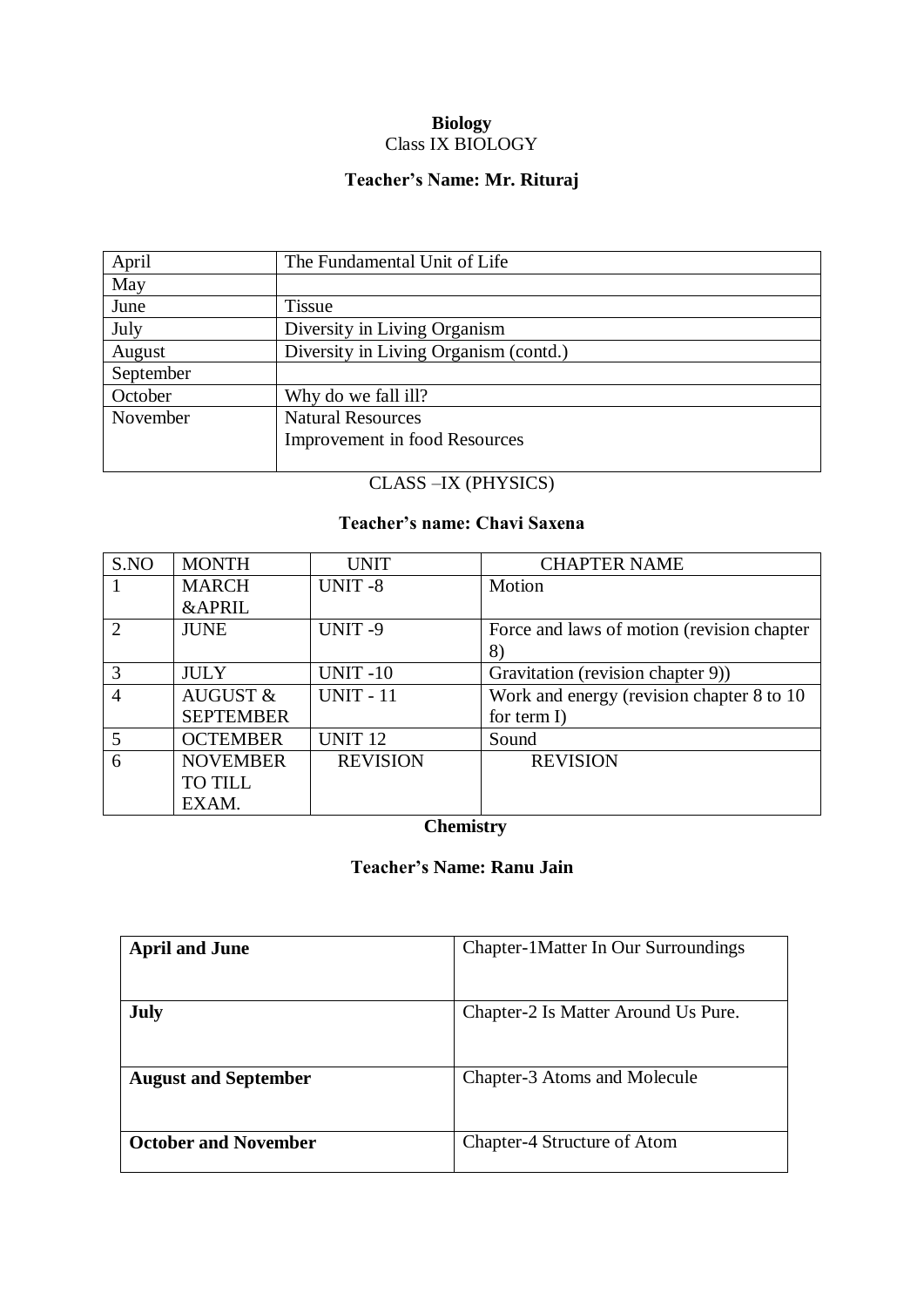### **CLASS: IX SUBJECT: COMPUTER APPLICATION TEACHER'S NAME: ARCHANAKALKOTWAR SPLIT –UP SYLLABUS**

| S.NO.          | <b>MONTH</b>     | <b>UNIT</b>                            | <b>CHAPTER NAME</b>                   |
|----------------|------------------|----------------------------------------|---------------------------------------|
| $\mathbf{1}$   | <b>APRIL</b>     | <b>UNIT-1</b>                          | <b>CH-1 COMPUTER SYSTEM</b>           |
|                |                  |                                        | <b>CH-2 INPUT AND OUTPUT DEVICES</b>  |
|                |                  | UNIT-1                                 | <b>CH-3 TYPES OF SOFTWARE</b>         |
| $\overline{2}$ | <b>JUNE</b>      |                                        | <b>CH-4 OPERATING SYSTEM</b>          |
|                |                  |                                        | <b>CH-5 WORKING WITH AN OPERATING</b> |
|                |                  |                                        | <b>SYSTEM</b>                         |
|                |                  | UNIT-1                                 | <b>CH-6 COMPUTER NETWORKING</b>       |
| $\overline{3}$ | <b>JULY</b>      | UNIT-2                                 | <b>CH-7 CYBER SAFETY</b>              |
|                |                  | UNIT-3                                 | CH-8 MICROSOFT WORD 2010-I            |
|                | <b>AUGUST</b>    | UNIT-3                                 | CH-9 MICROSOFT WORD 2010-II           |
| $\overline{4}$ |                  |                                        | CH-10 MICROSOFT WORD 2010-III         |
|                |                  |                                        | CH-11 MICROSOT POWERPOINT 2010-I      |
|                |                  |                                        |                                       |
| 5              | <b>SEPTEMBER</b> | <b>REVISION AND TERM 1 EXAMINATION</b> |                                       |
|                | <b>OCTOBER</b>   | <b>UNIT 3</b>                          | CH-12 MICROSOT POWERPOINT 2010-I      |
| $\overline{7}$ |                  |                                        | CH-13 MICROSOT EXCEL 2010-I           |
|                |                  |                                        |                                       |
| 8              | <b>NOVEMBER</b>  | <b>UNIT3</b>                           | CH-14 MICROSOT EXCEL 2010-II          |
|                |                  | <b>UNIT4</b>                           | <b>CH-15 INTRODUCTION TO PYTHON</b>   |
| 9              | <b>DECEMBER</b>  | <b>REVISION AND LAB EXERCISES</b>      |                                       |
| 10             | <b>JANUARY</b>   | <b>REVISION AND LAB EXERCISES</b>      |                                       |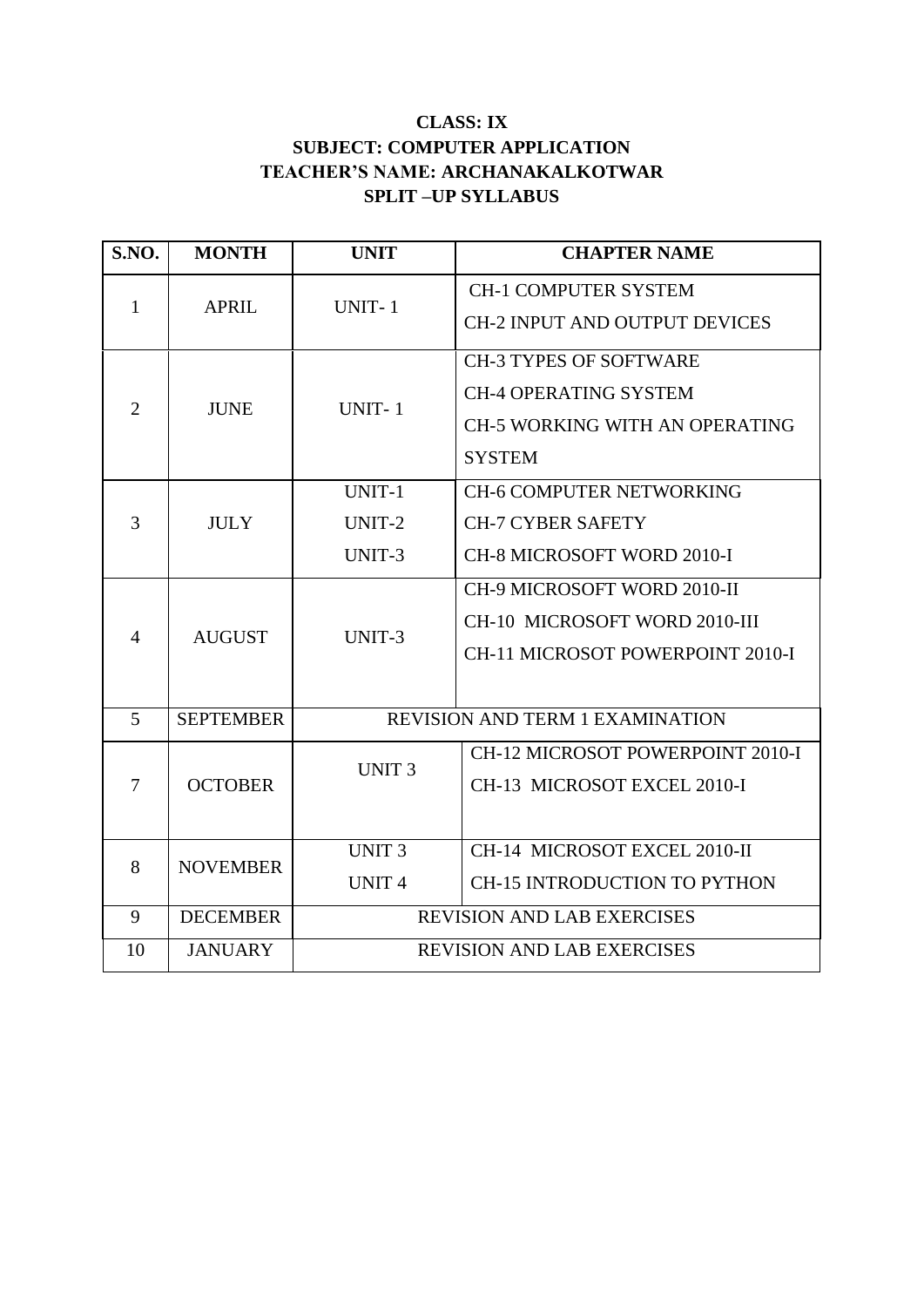### **Social science**

### **Teacher's name: Mrs Preeti**

| S.NO.          | <b>MONTH</b>     | <b>CHAPTER NAME</b>                                                                                                                             |  |
|----------------|------------------|-------------------------------------------------------------------------------------------------------------------------------------------------|--|
| $\mathbf{1}$   | <b>APRIL</b>     | * The French Revolution<br><b>Democratic Politics - I</b><br>*What is Democracy? Why Democracy?                                                 |  |
| $\overline{2}$ | MAY-JULY         | Geo-<br><i>*India</i><br><b>Economics</b><br><i><b>*The Story of Village Palampur</b></i><br><i>*People as Resource</i>                         |  |
| 3              | <b>AUGUST</b>    | DP-<br>* Constitutional Design:<br><b>HISTORY</b><br>*Socialism in Europe and the Russian Revolution:<br><i>*Nazism and the Rise of Hitler:</i> |  |
| $\overline{4}$ | <b>SEPTEMBER</b> | GEO-<br><i><b>*Physical Features of India</b></i><br>*Climate<br>Eco-<br><i>*Poverty as a Challenge:</i>                                        |  |
| 5              | <b>OCTOBER</b>   | <b>DP</b><br><i><b>*Electoral Politics:</b></i><br>*Working of Institutions<br>ECO-<br><i>*Food Security in India</i>                           |  |
| 6              | <b>NOVEMBER</b>  | HIS-<br><b>*Forest Society and Colonialism</b><br><b>GEO-:</b><br>*Natural Vegetation and Wild Life                                             |  |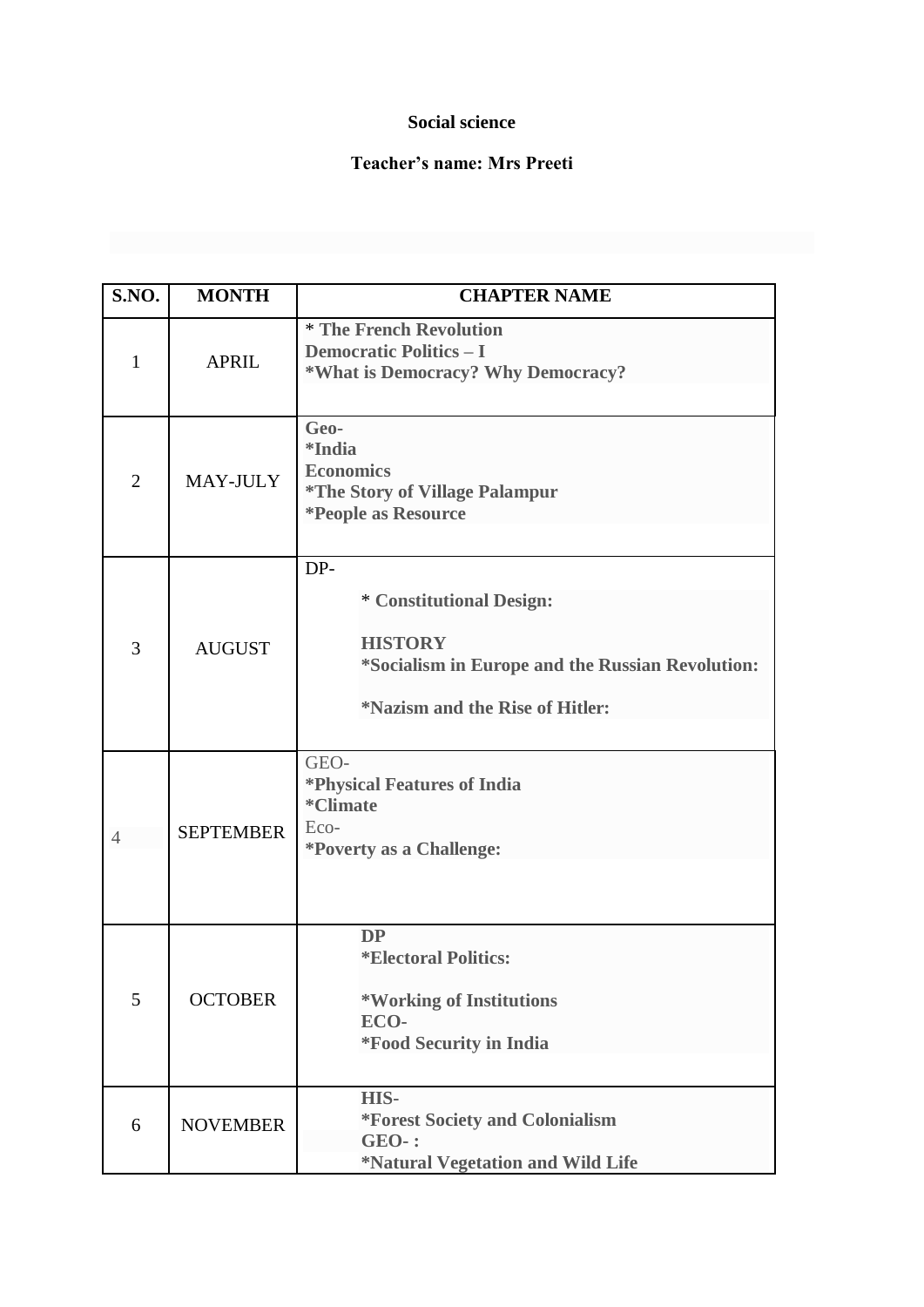|   |                 | HIS-<br><i>*Pastoralists in the Modern World</i><br>Geo-<br><i><b>*Drainage</b></i><br><i><b>*Population</b></i><br>DP-<br><i><b>*Democratic Rights</b></i> |
|---|-----------------|-------------------------------------------------------------------------------------------------------------------------------------------------------------|
| 7 | <b>DECEMBER</b> | <b>Revision</b>                                                                                                                                             |
| 8 | <b>JANUARY</b>  | <b>Revision</b><br><b>Project work</b>                                                                                                                      |